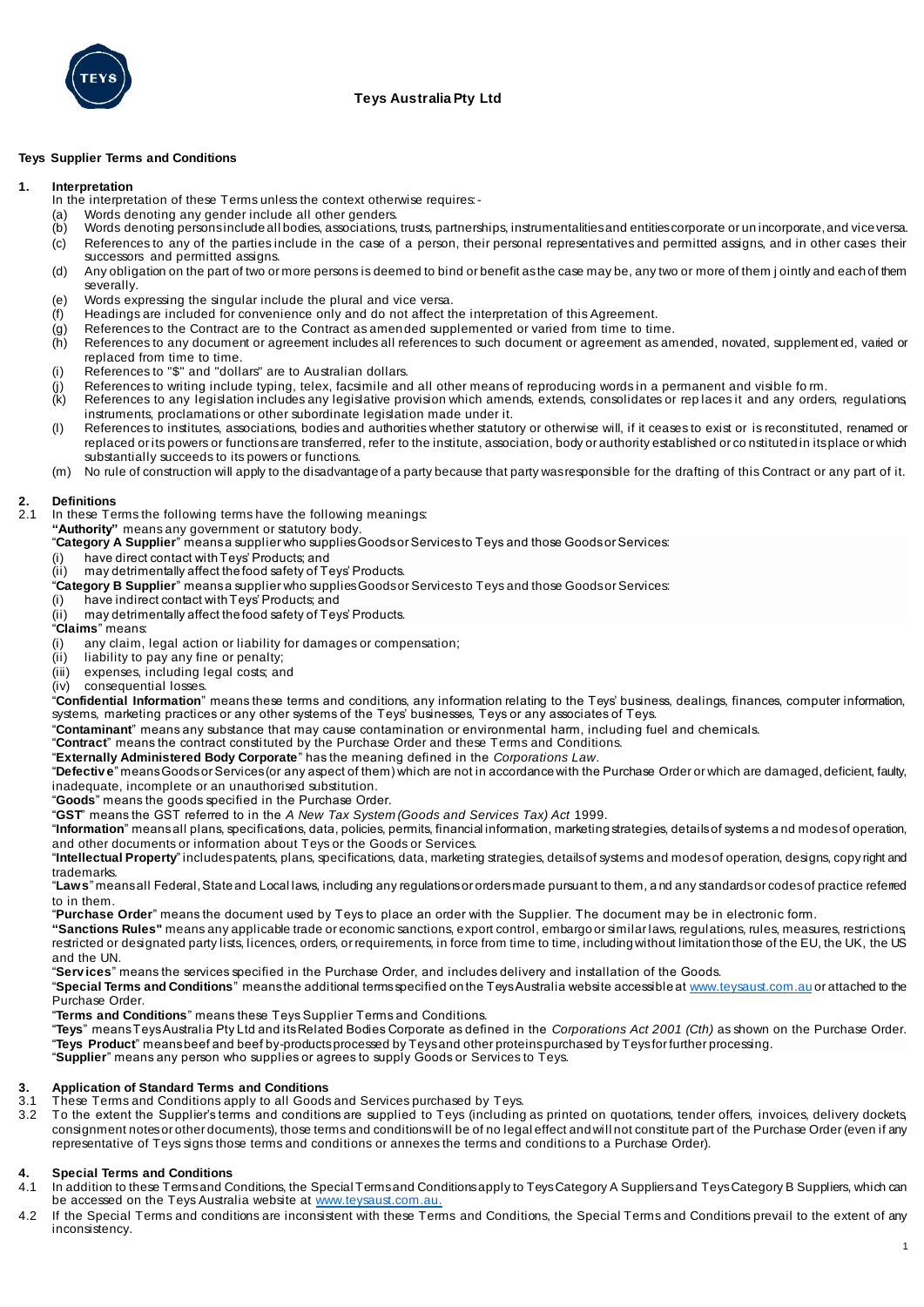# **5. Ordering and Acceptance**

- 5.1 Teys may offer to purchase Goods or Services by delivering a Purchase Order to the Supplier.<br>5.2 Except as otherwise expressiv agreed in writing and signed by both parties, the Purchase Order is a
	- Except as otherwise expressly agreed in writing and signed by both parties, the Purchase Order is an offer, which is accepted by the Supplier upon the supply of the Goods or the commencement of the Services.
- 5.3 The Purchase Order once accepted, combined with these Terms and Conditions represents the parties' entire agreement i n relation to the purchase of the Goods or Services and supersedes all tendered offers (except to the extent they are incorporated into the Purchase Order in writing) and prior represen tations, communications, agreements, statements and understandings, whether oral or in writing.

# **6. Price**

- 6.1 The price payable for the Goods or Services is the price shown on the Purchase Order 6.2 Subject to clauses 10 and 12. Teys must pay the Supplier the Price for the Goods or S
- Subject to clauses 10 and 12, Teys must pay the Supplier the Price for the Goods or Services as specified on the Purchase Order.
- 6.3 Amounts shown on the Purchase Order are exclusive of GST, unless otherwise specified.<br>6.4 The Supplier must not add any other amount to the price, unless specified on the Purcha
	- The Supplier must not add any other amount to the price, unless specified on the Purchase Order or approved by Teys. For example:
	- (a) the Supplier cannot add taxes, tolls, freight charges, insurance costs, travel costs, fuel costs, packaging costs, the cost of special tools or hire charges to the price; and
		- (b) with respect to a Purchase Order for maintenance or repair, the cost of parts must first be approved by Teys.

## **7. Inv oice and Payment**

- Upon delivery of the Goods or completion of the Services, the Supplier must provide to Teys a valid tax invoice, which must include the information set out in clause 7.2.
- 7.2 All invoices must include the following details:
	- (a) a reference to the Purchase Order or a relevant agreement (if any) including the line item numbers on the Purchase Order;<br>(b) a detailed description of the delivered Goods or the Services performed, including the deliv
	- a detailed description of the delivered Goods or the Services performed, including the delivery date and/or period of Service s in respect of which the invoice relates and the relevant quantity;
	- (c) an individual reference number for Teys to quote with remittance of payment;
	- (d) the Price relating to the Goods or Services, broken down to reflect the same Price components on the Purchase Order;<br>(e) the amount of any applicable GST: and
	- the amount of any applicable GST; and
	- (f) Teys site address and Teys contact name.
- 7.3 Teys is not obliged to pay any invoice submitted in accordance with clause 7.1, and may withhold payment of money due to the Supplier under the Purchase Order or a relevant agreement if the Goods or Services (or any part of them) are Defective.
- 7.4 Subject to clause 7.3, Teys will pay all invoices that comply with clause 7.2 within 30 days of end of month of the date the invoice is received by Teys. 7.5 Teys may reduce any payment due to the Supplier under the Purchase Order or the related agreement by any amount which the Supplier must pay Teys, including costs, charges, damages and expenses and any debts owed by the Supplier to Teys on any account whatsoever.
- 7.6 Payment of an invoice is without prejudice to any rights Teys may have against the Supplier in respect of a breach of the Contract.

# **8. Goods and Serv ices Tax**

8.1 If GST is imposed on any supply of the Goods /or Services provided by the Supplier under a Purchase Order, the Supplier may recover from Teys, in addition to the Price, an amount equal to the GST payable in respect of that Supply. The Supplier must first provide Teys with a valid tax invoice before Teys will pay the GST amount to the Supplier.

# **9. Performance of Serv ices**

- The Supplier must:
	- (a) perform the Services in a proper and workmanlike manner to the standards of skill and care normally exercised by qualified and experienced persons in the performance of similar services;
	- (b) perform the Services at the time and place specified in the Purchase Order, or as subsequently notified by Teys;
	- (c) complete the Services, or each designated stage of the Services, by the date/s specified in the Purchase Order, or as subsequently notified by Teys;<br>(d) perform the Services with reasonable expedition: perform the Services with reasonable expedition;
	-
	- (e) where the Services involve transportation of livestock, follow the route designated by Teys to and from Teys' premises;<br>(f) comply with allindustry standards which are relevant to performance of the Services, or which comply with all industry standards which are relevant to performance of the Services, or which Teys directs the Supplier it must comply with; and
	- (g) where the Services are performed on Teys' premises, comply with all of Teys' site conditions and policies, and all safety directions given by Teys.

# **10. Defectiv e Serv ices**

10.1 If the Services are not performed in accordance with the Contract, the Supplier must at Teys' request rectify the defect and perform the Services in accordance with the Contract, at no additional cost to Teys. This is without prejudice to any other rights Teys may have against the Supplier for breach of the Contract.

# **11. Supply of Goods**

- 11.1 The Supplier warrants that:
	- (a) it has the right to sell the Goods;<br>(b) the Goods are free of encumbran
		- the Goods are free of encumbrance;
	- $(c)$  if the Goods are sold by description, they will correspond with the description;
	- (d) if the Goods are sold by sample, they will correspond with the sample;
	- (e) the Goods are fit for their purpose, of merchantable quality, not Defective, free of disease, and free of infestation by pests;
	- (f) the Goods comply with all applicable Laws;
	- $\begin{pmatrix} 0 \\ 0 \end{pmatrix}$  if the Goods are sold for the purpose of export, they comply with all export requirements;<br>(b) the Goods are of the quality required by relevant industry standards and any industry agree
	- the Goods are of the quality required by relevant industry standards and any industry agreements to which Teys is a party; and
	- (i) use of the Goods will not cause environmental harm.
- 11.2 The Supplier must:
	- (a) comply with Teys' delivery instructions, including instructions as to:
		- the date, time and place for delivery; and
			- (ii) the authorised recipient for the goods;
	- (b) safely and securely pack and prepare the Goods for shipment;
	- (c) if specified on the Purchase Order or requested by Teys, remove all packaging after delivery at no additional cost to Teys;<br>(d) when delivering the goods, obtain acknowledgement of delivery from Teyson a delivery docke
	- when delivering the goods, obtain acknowledgement of delivery from Teyson a delivery docket which describes the Goods and specifies the Purchase Order number; and
	- (e) provide Teys with a copy of the delivery docket when delivering the Goods.
- 11.3 The Supplier must not:
	- (a) deliver the Goods by instalments, unless approved by Teys; or
	- (b) leave the Goods unattended at Teys' premises.
- 11.4 Title in the Goods passes to Teys:
	- (a) when the Goods are delivered to Teys; or<br>(b) when Teys pays for the Goods, whichever
	- when Teys pays for the Goods, whichever is earlier.
- 11.5 Risk in the Goods passes to Teys:
	- (a) when Teys signs a document acknowledging delivery of the Goods; or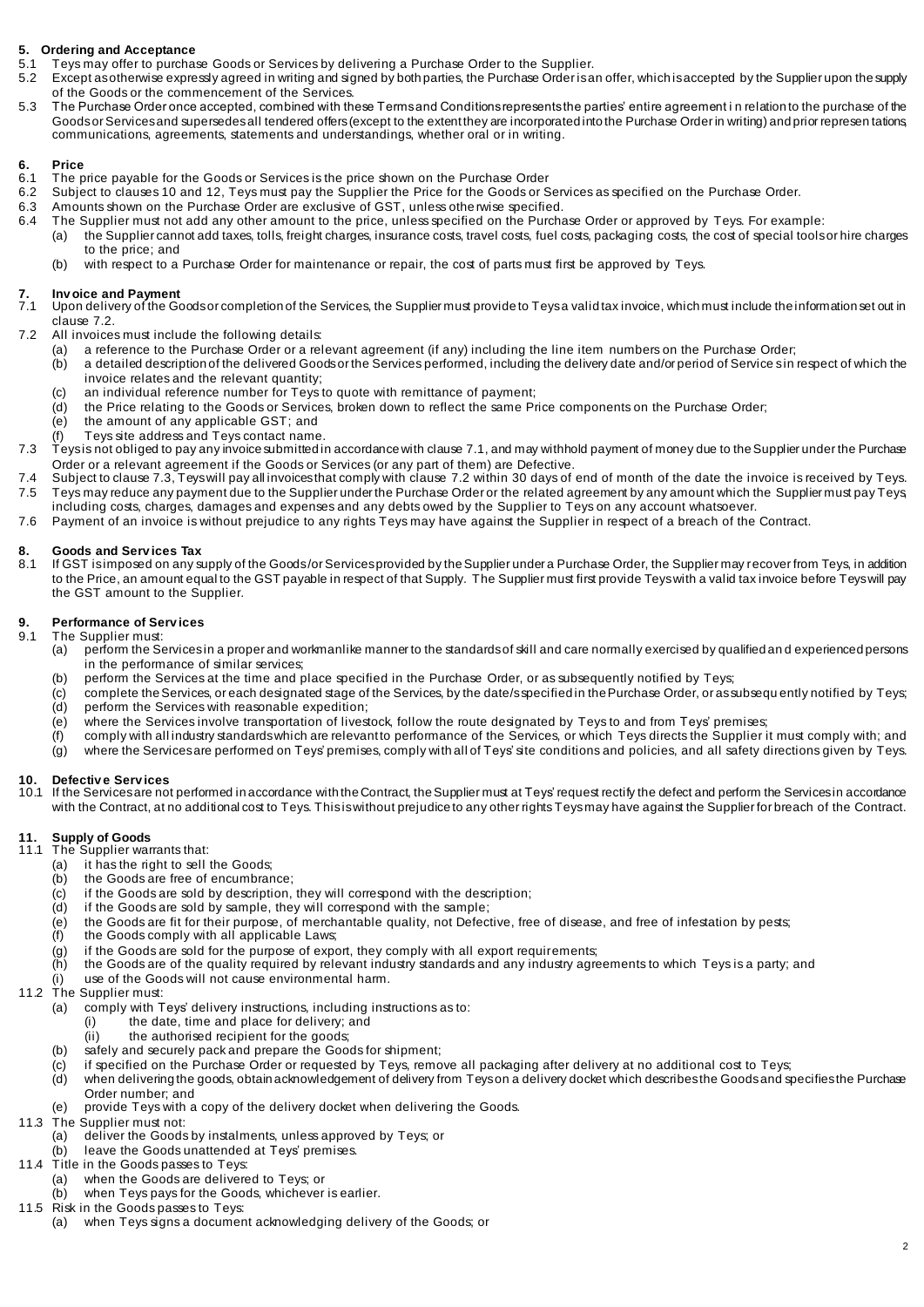- (b) when Teys pays for the Goods, whichever is later.
- 11.6 However, if the Goods are to be installed by the Supplier at Teys' premises, then title and risk passes when they are installed.
- 11.7 Receipt of the Goods by Teys does not by itself constitute acceptance of the Goods. Any rights that Teys may have in connection with a breach of any warranty contained in clause 11.1, or any other breach of the Contract continues even if:
	- (a) Teys has taken delivery of the Goods;
	- (b) Teys has signed a delivery docket in respect of the Goods; or
	- (c) title and risk in the goods have passed to Teys.
- 11.8 Teys may inspect and test the Goods:
	- (a) during manufacture, if the Supplier or a contractor of the Supplier is manufacturing the Goods; and
	- (b) prior to delivery of the Goods, at the Supplier's premises.

# **12. Defectiv e Goods**

- 12.1 If any Goods supplied to Teys:
	- (a) are not in accordance with the warranties contained in clause 11.1; or  $(b)$  have not been supplied in the quantity requested in the Purchase Orde have not been supplied in the quantity requested in the Purchase Order, then:
		-
		- (i) Teys may, at its' election, reject all or some of the Goods;<br>(ii) the Supplier must, if requested by Teys, remove the reject the Supplier must, if requested by Teys, remove the rejected Goods from Teys' premises at no cost to Teys; and
		- (iii) the Supplier must, if requested by Teys, repair or replace the rejected goods at no additional cost to Teys. This is without prejudice to any other rights Teys may have against the Supplier for breach of the Contract.
- 12.2 If Teys rejects Goods under this clause Teysis not obliged to pay for them, and title and risk passes back to the Supplier (if title and risk had already passed to Teys).

# **13. Confidential Information**

- 13.1 The Supplier must treat all Information which Teys provides to the Supplier or which otherwise originates from Teys which is of a confidential nature (including, but limited to, the Purchase Order and all of Teys' Intellectual Property Rights, Specifications, strategies, projects, pla ns and financial information) as Confidential Information and must not, without the prior written consent of Teys, disclose, use or copy (or cause or allow to be disclosed, used or co pied) any of that information other than for the performance of its obligations under the Purchase Order.
- 13.2 The Supplier warrants and undertakes to protect the interests of Teysin any of Teys' Intellectual Property Rights and Confid ential Information in the Supplier's control or possession and will only disclose, use or copy those Intellectual Property Rights and confidential information (or cause or allow it to be disclosed, used or copied) to the extent necessary for the performance of the Supplier's obligations under the Purchase Order and as aut horised in writing by Teys.
- 13.3 The obligations set out in this clause survive termination or expiration of the Purchase Order.
- 13.4 The Supplier has reciprocal rights and obligations set out in this clause.

## **14. Adv ertising**

14.1 The Supplier must not, without Teys' consent, publish or advertise that Teys is a customer of the Supplier or any details of the dealings the Supplier has with Teys or Teys' operations. Teys may withhold its consent in its absolute discretion.

### **15. Intellectual Property**

- 15.1 All Intellectual Property Rights owned by Teys remains and will remain the property of Teys.
- 15.2 If any of the Goods or Services have been specifically designed for or requested by Teys under a Purchase Order, the Supplier will vest ownership of all Intellectual Property Rights in, and relating to the Goods or Services in Teys.
- 15.3 The Supplier has reciprocal rights and obligations set out in this clause.

# **16. Supplier's Warranties**

- 16.1 The Supplier warrants that:
	- (a) all information contained in its' catalogues, price lists, brochures and advertising material is accurate and correct;
	- (b) it and its' employees, agents and contractors have the necessary expertise and qualifications to perform the Services;
	- (c) any equipment or vehicles it uses to perform the Services:<br>(i) are in good working order and repair; and
		- are in good working order and repair; and
		- (ii) have passed all inspections, and are certified and registered as required by any Authority or under any Law;
	- (d) it and its' employees, agents and contractors hold all necessary permits, licences, certificates and registrations necessary to perform t he Services;
	- (e) the Services will be performed and the Goods are manufactured in a manner which will not cause environmental harm;<br>(f) the Goods are manufactured in a workplace using best workplace health and safety standards; and
	- the Goods are manufactured in a workplace using best workplace health and safety standards; and
	- (g) it has examined and understands all documentation provided to it by Teysin connection with the provision of the Goods or performance of the Services, including where applicable Teys' policies and manuals, plans and specifications of works.

## **17. Compliance With Statutory Requirements**

- 17.1 The Supplier must comply with all Laws which are applicable to:
	- (a) the performance of the Services;
	- $(b)$  the manufacture, sale, delivery, labelling and quality of the Goods;
	- (c) the operation of any equipment used in performing the Services; and
	- (d) the conduct of the Supplier's business.

## **18. Compliance With Sanction Rules**

- 18.1 The Supplier confirms in connection with this Contract and/or the business resulting therefrom that:
	- (a) neither the Supplier nor the Supplier's Personnel is a restricted party under the Sanctions Rules;<br>(b) neither the Supplier nor the Supplier's Personnel is owned or controlled by one or more restricte
	- neither the Supplier nor the Supplier's Personnel is owned or controlled by one or more restricted parties under the Sanctions Rules;
	- (c) the Supplier will immediately inform Teys should the Supplier and/or any of the Supplier's Personnel become a restricted party under the Sanctions Rules;
	- (d) the Supplier will at all times act in compliance with the Anti-Corruption Laws;
	- $\overline{e}$  the Supplier will at all times act in compliance with the Sanctions Rules, in particular but not limited to the prohibition to make funds or economic resources available, directly or indirectly, to or for the benefit of any person, entity or body targeted as a restricted party under Sanctions Rules, unless authorized by a relevant authority to the satisfaction of Seller;
	- The Supplier will at all times act in compliance with any applicable import and/or export laws and regulations; and
- (g) The Supplier will not do anything which is otherwise in breach of, or would cause Teys to be in breach of, any Anti-Corruption Laws or Sanctions Rules. 18.2 Teys shall not be obliged to perform any obligation under this Contract, and shall not be liable for damages or costs of any kind (including but not limited to penalties) for any delay or non-performance, if Teys in its sole discretion determines that such performance would be in violation of, inconsistent with, or could expose Teys to any negative consequences under Anti-Corruption Laws, or Sanctions Rules.
- 18.3 Teys may terminate this Contract immediately upon written notice to the Supplier where Teys determines in its sole discretion that the Supplier has breached this Compliance Clause, and the Supplier shall indemnify Teys from all damages, penalties, fines and/or costs of any kind arising from, or relating to, any breach of this Compliance Clause. This Compliance Clause shall survive any termination of the Contract.

### **19. Indemnities and Releases**

19.1 The Supplier indemnifies Teys against all Claims Teys incurs as a result of: